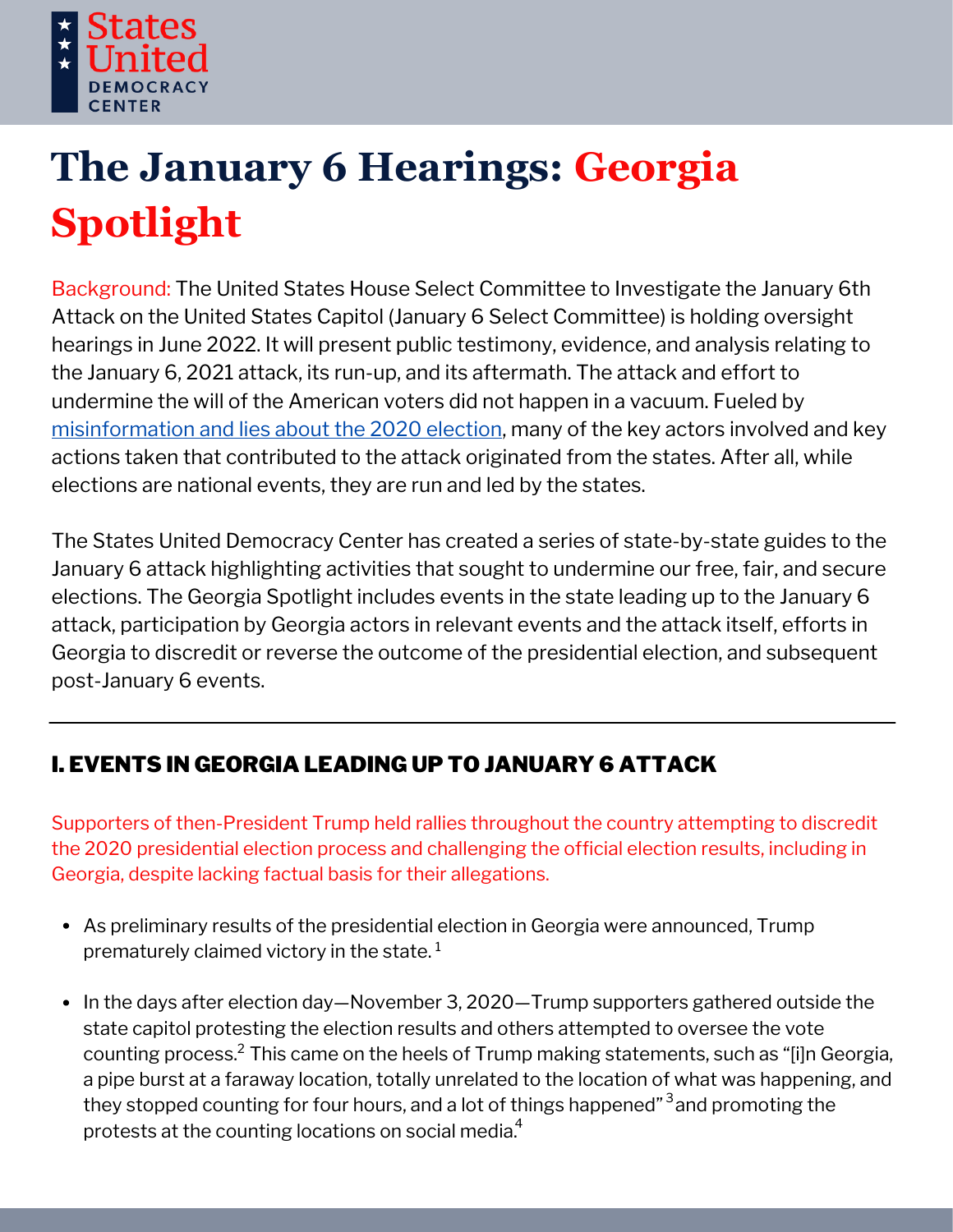- On November 9, 2020, Georgia's then-U.S. senators, Kelly Loeffler and David Perdue, called on Secretary of State Brad Raffensperger to resign for "fail[ure] to deliver honest and transparent elections."<sup>5</sup> The Republican Party of Georgia and Georgia's Republican House delegation, including Rep. Marjorie Taylor Greene, sent letters to Raffensperger the next day repeating the false "claims of fraud and irregularities."<sup>6</sup> Raffensperger conducted a statewide hand recount of the votes that confirmed Biden's win, matching the results of the machine tally of the votes. $^7$ On November 20, 2020, Biden's win in Georgia was formally certified by state officials. 8
- On December 5, 2020, Trump called Georgia's Governor Brian Kemp and urged him to convince state legislators to overturn Biden's victory in Georgia by: (1) calling a special session of the state legislature to appoint electors for Trump and (2) ordering a special audit of absentee ballot signatures. <sup>9</sup>After Kemp reportedly told Trump he did not have such authority, Trump said to his supporters in Macon: "Your governor could stop [the steal] very easily if he knew what the hell he was doing. . . So far we haven't been able to find the people in Georgia willing to do the right thing.<sup>10</sup>
- Also on December 5, Trump spoke at a rally supporting the Republican candidates in the Georgia senate runoffs. $^{11}$  He used this opportunity to claim widespread voter fraud in the presidential election and attack Kemp and Raffensperger. 12
- On December 7, 2020, Texas Attorney General Ken Paxton filed a lawsuit to overturn the 2020 presidential election results in Georgia, Michigan, Pennsylvania, and Wisconsin. <sup>13</sup> The U.S. Supreme Court rejected his case later that month, and the State Bar of Texas has now pursued a complaint against Paxton, accusing him of professional misconduct relating to this litigation. $^{\rm 14}$
- On December 14, 2020, as detailed further in Section III, 16 Georgia Republicans convened to "cast votes" claiming to be an alternate slate of electors for Trump in Georgia, which did not reflect the decision of the state's voters. 15
- On December 23, 2020, Trump reportedly called Frances Watson, chief elections investigator for the Georgia secretary of state, and "told Watson she would find 'dishonesty' if she scrutinized absentee ballots in Fulton County. 16
- On December 29, Raffensperger announced that the ballot signature match audit in Cobb County found "no fraudulent absentee ballots."<sup>17</sup>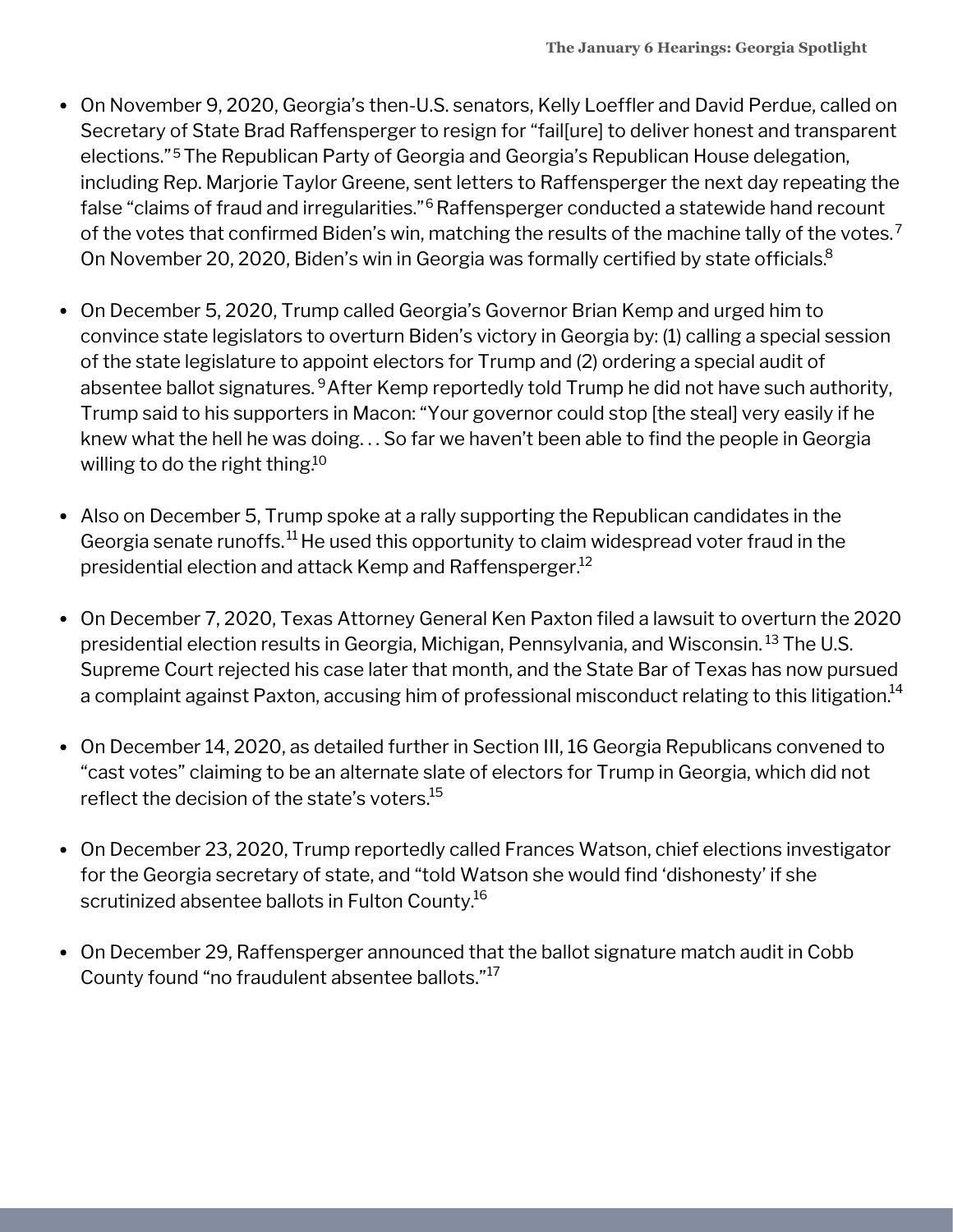- On December 28, 2020, Jeffrey Clark, acting Assistant Attorney General for the Justice Department's Civil Division, emailed his superiors a draft proposal urging Georgia officials to convene a special legislative session to investigate the election.<sup>18</sup> His email also included "assurances that the Department of Justice would look into election fraud" but his superiors refused to pursue the proposal. 19
- On January 2, 2021, Trump held the now infamous hour-long call with some of his supporters, including White House Chief of Staff Mark Meadows and attorney Cleta Mitchell, and several Georgia election officials.<sup>20</sup> During that call, Trump called on Secretary of State Raffensperger and his general counsel, Ryan Germany, to "find 11,780 votes" in his favor.<sup>21</sup> 11,780 votes "constitutes one more than the vote gap between him and Biden."  $^{22}$
- On January 4, 2021, U.S. Attorney for the Northern District of Georgia, Byung J. Pak, whom Trump had nominated in July 2017, abruptly resigned, reportedly disclosing to congressional investigators that his resignation was caused by a warning that Trump intended to fire him for "refusing to say that widespread voter fraud had been found in Georgia."  $^{\rm 23}$
- Also on January 4, 2021, Trump attended a Georgia rally where he continued to "cast doubt on the legitimacy of November's election results and the trustworthiness of Georgia's current election officials." 24
- Twelve Republican Georgia state legislators (along with Republican legislators from Arizona, Michigan, Wisconsin, and Pennsylvania) signed a letter to Vice President Mike Pence, dated January 5, 2021.<sup>25</sup> The letter urged Pence to delay the counting of electoral votes for at least 10 days to allow the state legislatures time to certify or decertify the election.  $^{26}$
- The same lies and conspiracy theories that fueled the January 6 attack contributed to threatening and violent messages aimed at election officials, including in Georgia. These threats were launched over email, voicemails, texts, letters, social media, and in-person events including gathering outside election officials' homes. They often expressed false claims that the election was stolen. 27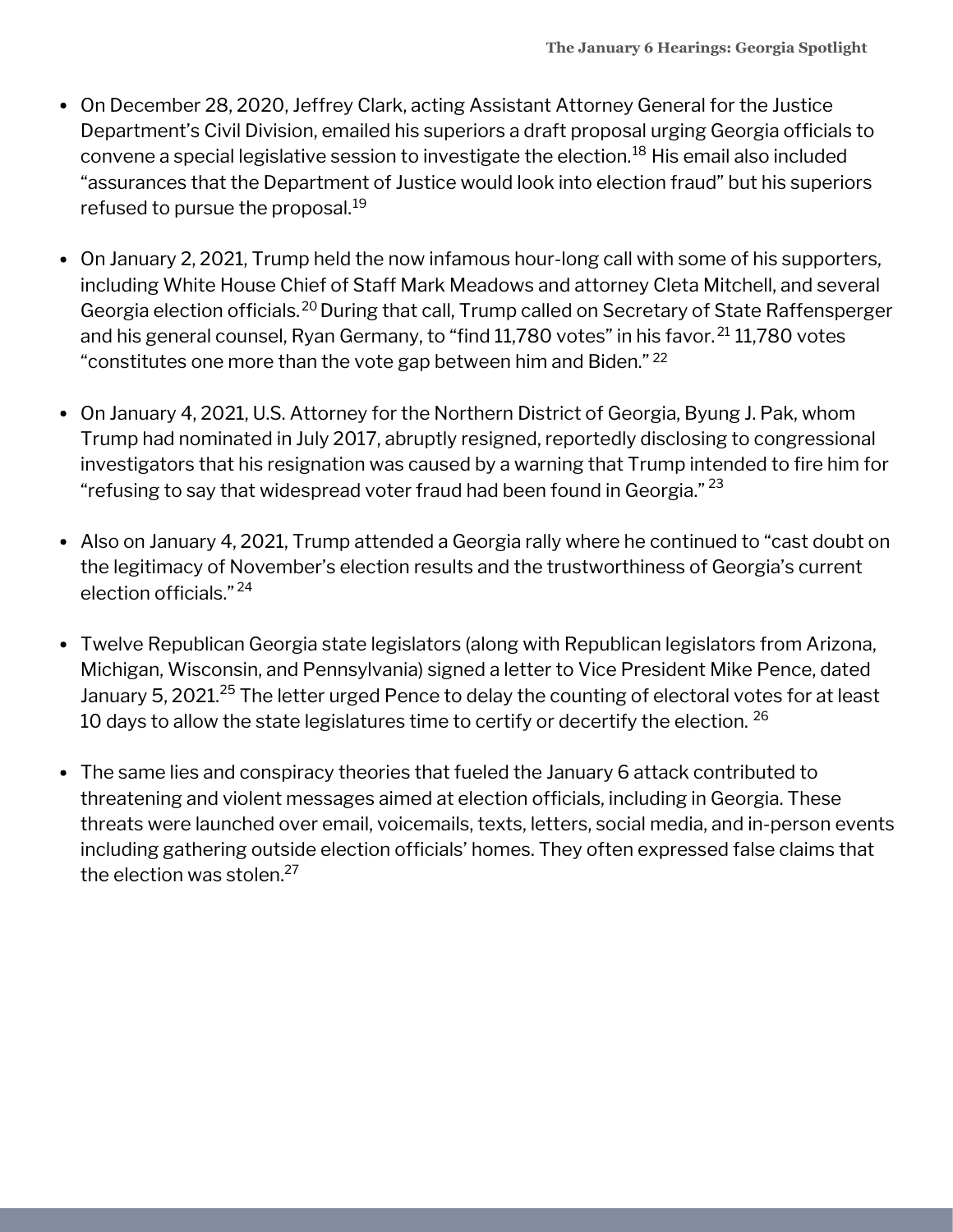# II. GEORGIA ACTORS INVOLVED IN JANUARY 6 ACTIVITIES

*The Washington Post* compiled a [timeline](https://www.washingtonpost.com/nation/interactive/2021/capitol-insurrection-visual-timeline/) documenting how January 6, 2021 progressed from Trump's "Save America" rally on the White House Ellipse to the breach and attack on the U.S. Capitol. Just Security and Protect Democracy compiled a [primer](https://www.justsecurity.org/wp-content/uploads/2022/06/primer-on-january-6th-select-committee-hearings.pdf) that organizes and distills the multiprong campaign to overturn the 2020 election results.

- Anthony Aguero (conservative live streamer): Aguero is an associate of Representative Marjorie Taylor Greene (R-GA). He entered the Capitol during the January 6 attack.<sup>28</sup> While Greene was not at the Capitol on January 6, she has made repeated false claims about the 2020 election results and the January 6 attack. 29
- Vernon Jones (former Georgia state representative): A former Democrat, Jones spoke at the "Save America March" in D.C. on January  $6^{30}$ Jones is currently running in a June 2022 Republican runoff race for a Georgia congressional seat. <sup>31</sup>
- Indictments: At least 18 people with Georgia ties have been charged for their involvement in the January 6 attack <sup>32</sup> and their cases have been progressing through the courts:<sup>33</sup> Kevin Creek, Verden Andrew Nalley, Glen Mitchell Simon, Ronald Loehrke, Matthew Webler, Bruno Cua, Nolan Harold Kidd, Savannah Danielle McDonald, Benjamin Henry Torre, Lisa Eisenhart, Joseph (Jose) Padilla, Jack Whitton, William Calhoun Jr., Jonathan Laurens, Blas Santillan, Brian Ulrich, Michael Shane Daughtry, and Christopher Stanton Georgia.

## III. GEORGIA'S FRAUDULENT PRESIDENTIAL ELECTORS SLATE

On December 14, 2020, groups of Republicans in Arizona, Georgia, Nevada, Michigan, New Mexico, Pennsylvania, and Wisconsin signed documents made to look official that represented the signatories as the duly authorized or potential alternate presidential electors for Trump, rejecting the will of the voters in their states. $^{34}$  The actions of these fake electors are the possible subject of state and federal criminal probes.  $^{\rm 35}$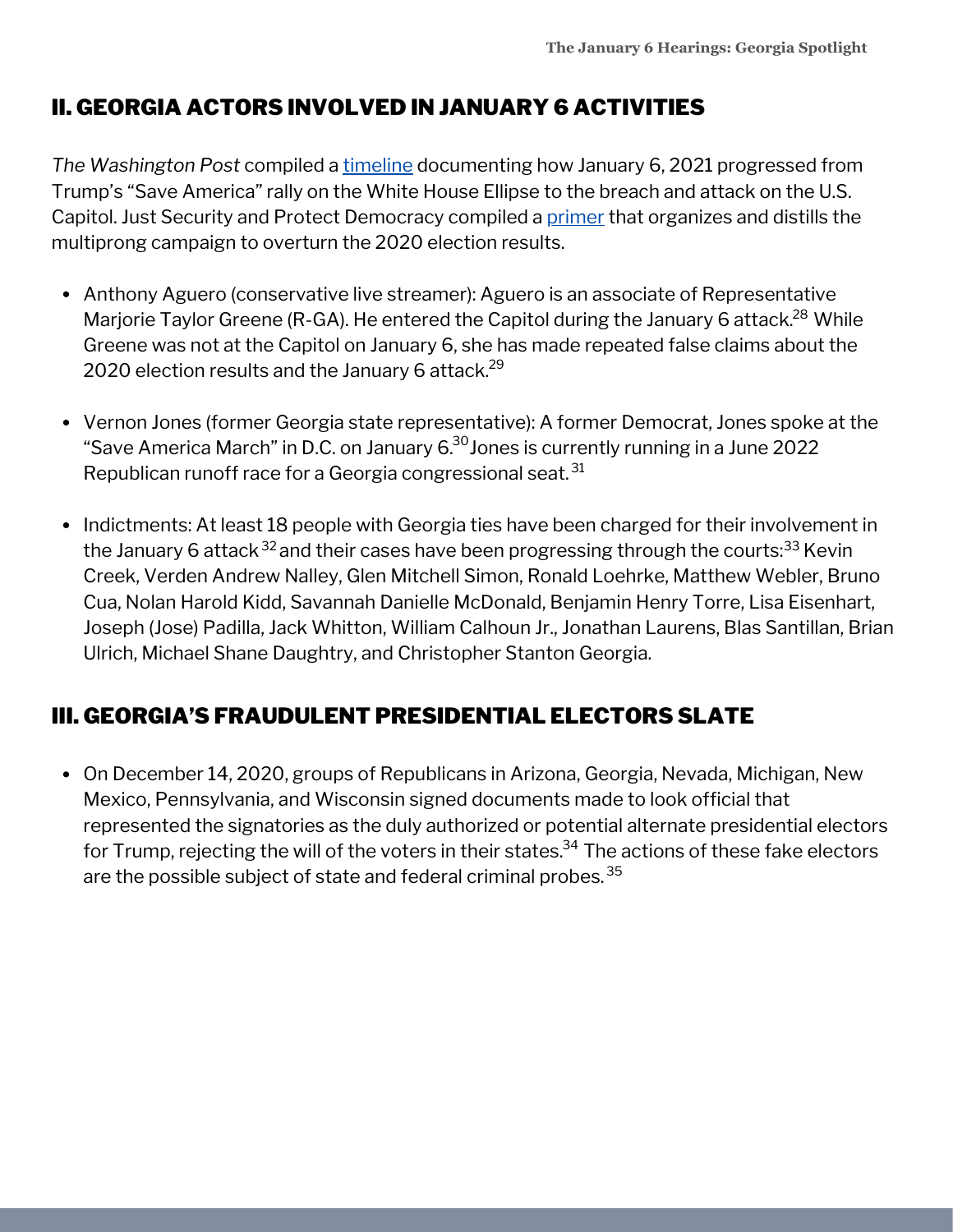The following individuals served as fake electors in Georgia:<sup>36</sup> Joseph Brannon (treasurer of the Georgia Republican Party); James "Ken" Carroll (assistant secretary for the Georgia Republican Party); Vikki Townsend Consiglio (assistant treasurer for the Georgia Republican Party); Carolyn Hall Fisher (first vice chairman for the Georgia Republican Party); Burt Jones (Georgia State Senator since 2013); Gloria Kay Godwin (local Republican Party leader in Blackshear); David G. Hanna (Atlanticus Holdings Corp.); Mark W. Hennessy (CEO of several Atlanta car dealerships); Mark Amick (member of board of governors for the Georgia Republican Foundation); John Downey (House district chair for the Cobb County Republican Party); Cathleen Alston Latham (economics teacher with the Georgia Virtual School); Daryl Moody (chairman of the Georgia Republican Foundation); Brad Carver (member of the Republican National Lawyers Association); David Shafer (chairman of the Georgia GOP); Shawn Still (finance chair of the Georgia GOP); C.B. Yadav (small business owner in Camden County).

## IV. POST-JANUARY 6 DEVELOPMENTS IN GEORGIA

Georgia continues to be a hotbed of efforts to undermine nonpartisan election administration and spread disinformation about the 2020 presidential election results.

## a. Prominent Anti-Democracy Visitors' Activities in the State

- Rudy Giuliani: An attorney for Trump campaigned for Republican candidates running in the 2022 midterm elections who deny the official 2020 election results.<sup>37</sup> Giuliani previously participated in a December 2020 state Senate Judiciary subcommittee hearing on election integrity following the 2020 election alongside Trump lawyers Jenna Ellis and John Eastman.<sup>38</sup>
- Donald Trump: Trump endorsed and campaigned for Republican candidates running in the 2022 midterm elections who deny the official 2020 election results, where he repeatedly attacked Kemp and Raffensperger for refusing to overturn his loss in 2020. $^{39}$

## b. Known January 6 Select Committee Subpoenas to Georgia Actors & Fulton County Georgia Special Grand Jury

The January 6 Select Committee has "issued more than 100 subpoenas to lawmakers, internet and communications companies, Trump White House officials and others" including rally and event organizers.<sup>40</sup> Here are some examples of the Georgia actors that have received subpoenas from the January 6 Select committee, as well as an overview of the special grand jury that has been convened in Fulton County.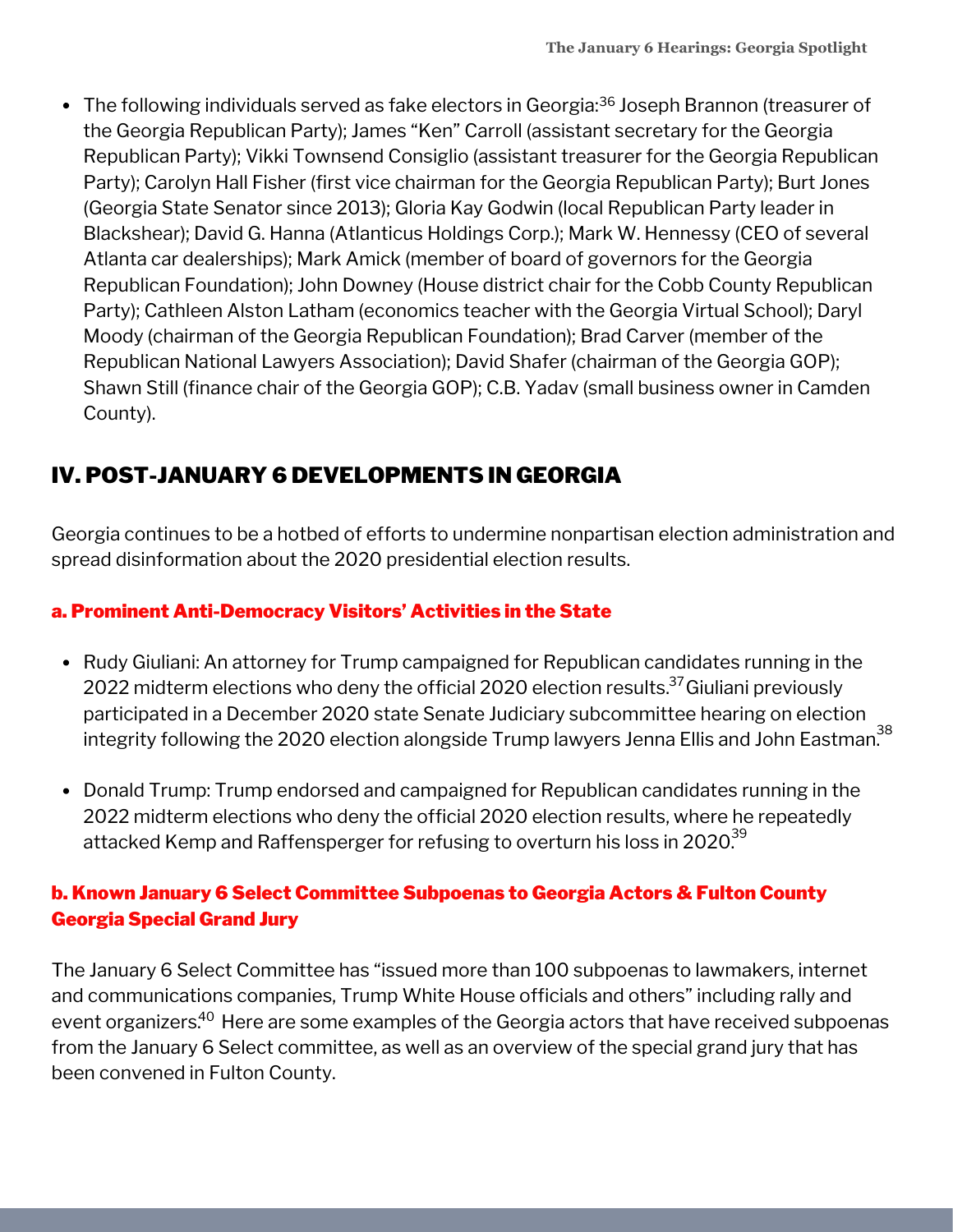- Representative Barry Loudermilk (GA-14): The January 6 Select Committee has requested a voluntary meeting with Loudermilk regarding a Capitol tour he allegedly provided on the day before the January 6 attack. 41
- Amy Kremer (founder of Women for America First) and her daughter Kylie Kremer: The Kremers have been subpoenaed by the January 6 Select Committee for their role in organizing Stop the Steal rallies. 42
- David Shafer (chairman of the state GOP): Shafer has been subpoenaed by the January 6 Select Committee. 43
- Shawn Still (finance chair of the Georgia GOP): Still has been subpoenaed by the January 6 Select Committee. 44
- Fulton County investigation: In May 2022, Fulton County District Attorney Fani Willis convened a special grand jury to investigate whether Trump and his allies illegally tried to interfere in the 2020 election in the state. $^{45}\mathrm{The}$  special grand jury heard testimony from Raffensperger on June 2, 2022. <sup>46</sup> The Brookings Institute has published a <u>[report](https://www.brookings.edu/wp-content/uploads/2021/10/Fulton-County-Trump-Investigation_Brookings-Report_October2021.pdf)</u> on the reported facts and applicable law regarding this special grand jury.

#### c. Partisan Election Reviews

- In June 2021, State Sens. Brandon Beach and Burt Jones, along with state GOP chair David Shafer, visited Arizona to witness the legislature's partisan election review conducted by the Cyber Ninjas. 47
- In October 2021, a judge in dismissed a Georgia lawsuit that could have resulted in a review of Fulton County's 2020 election ballots citing a lack of standing and particularized injury. 48Raffensperger's office filed a brief in the case stating that their investigators have "been unable to substantiate the allegations that fraudulent or counterfeit ballots were counted in the 2020 General Election in Fulton County" after conducting interviews and reviewing approximately 1,000 absentee ballots and ballot images. 49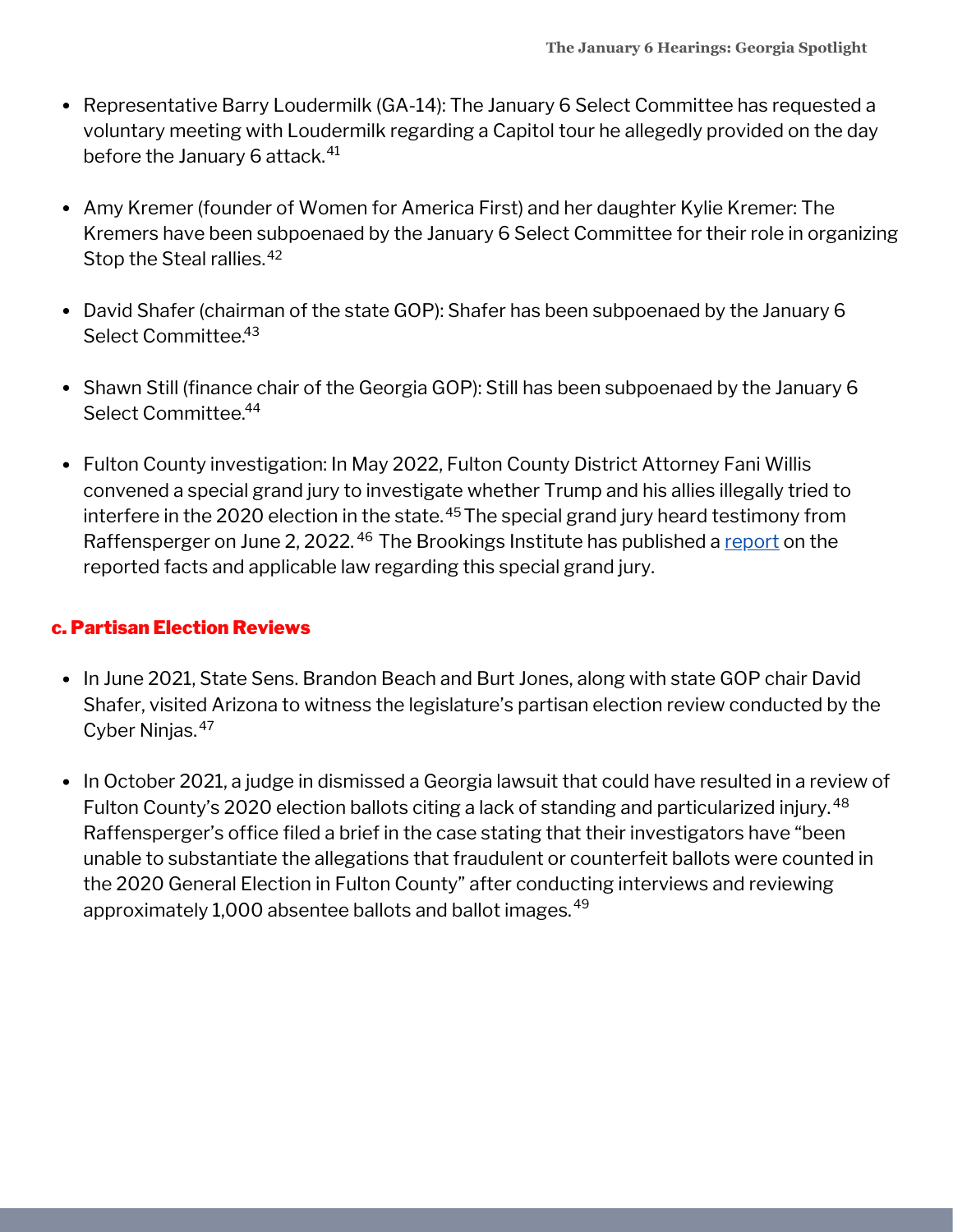#### d. Legislation to Change Georgia's Election Laws

- Georgia enacted S.B. 202<sup>50</sup> in March 2021, which limits the number of ballot drop boxes, requires different forms of identification for absentee voting, and bans the provision of food and drinks to people waiting in line to vote.<sup>51</sup> The law also alters the balance of power between the executive and legislative branches. For example, the law changes the appointments power and restricts the State Election Board's ability to respond to emergencies. The new law further empowers the State Election Board—to be chaired by a legislative appointee—to investigate and replace local election officials whose competence has been called into question.
- Since the 2020 presidential election and the January 6 attack, state legislatures across the country have considered a wide range of bills that would increase the risk of election subversion—that the purported outcome of the election does not reflect the choice of the voters. State by state, legislatures had moved to seize power from professional, non-partisan election administrators and to subject the running of elections to partisan influence and disruption. For more information about Georgia's election subversion legislation, please see States United's [2021](https://statesuniteddemocracy.org/wp-content/uploads/2021/04/FINAL-Democracy-Crisis-Report-April-21.pdf) and [2022](https://statesuniteddemocracy.org/wp-content/uploads/2022/05/DCITM_2022.pdf) report, written and published in collaboration with Protect Democracy and Law Forward.

#### e. Election Deniers are Running for Pennsylvania State Office

Election Deniers ran for key constitutional offices in Georgia that have a role in election administration and enforcement, but they ultimately lost their primary races in 2022.<sup>52</sup>

Election Denier Gubernatorial Candidates:

- David Perdue (R): [Election](https://statesuniteddemocracy.org/2022/05/06/trackerreleaseupdate2/) Denier
- Kandiss Taylor (R): **[Election](https://statesuniteddemocracy.org/2022/05/06/trackerreleaseupdate2/) Denier**

Election Denier Attorney General Candidates:

• John Gordon (R): **[Election](https://statesuniteddemocracy.org/2022/05/06/trackerreleaseupdate2/) Denier** 

Election Denier Secretary of State Candidates:

- David Belle Isle (R): **[Election](https://statesuniteddemocracy.org/2022/05/06/trackerreleaseupdate2/) Denier**
- Jody Hice (R): **[Election](https://statesuniteddemocracy.org/2022/05/06/trackerreleaseupdate2/) Denier**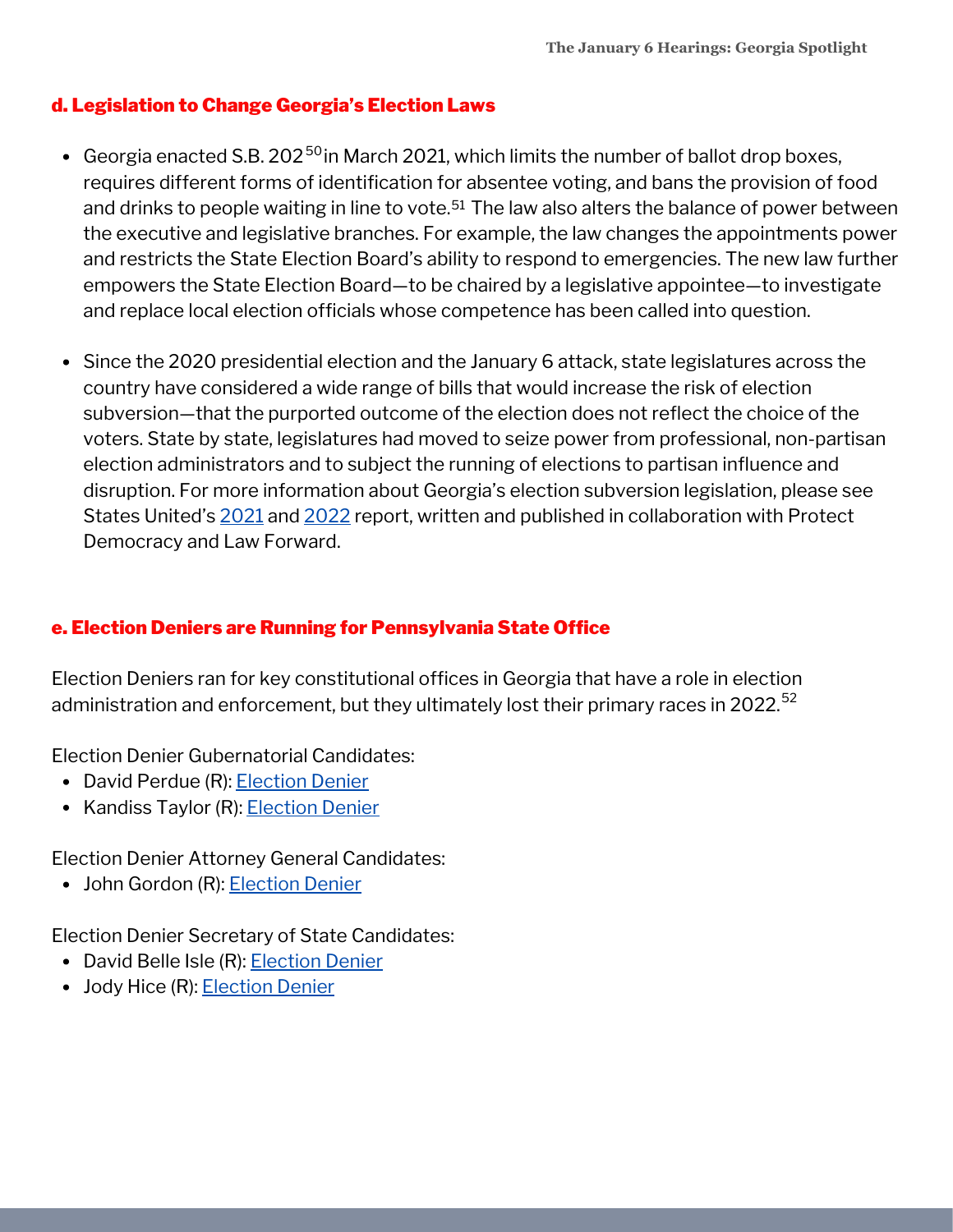#### ADDITIONAL RESOURCES FROM THE STATES UNITED DEMOCRACY CENTER:

Countering Lies about the 2020 [Presidential](https://statesuniteddemocracy.org/wp-content/uploads/2021/01/000A-Myths-and-Facts-of-the-2020-Presidential-Election-20210113-FINAL.pdf) Election A [Democracy](https://statesuniteddemocracy.org/resources/democracy-crisis-in-the-making-how-state-legislatures-are-politicizing-criminalizing-and-interfering-with-elections/) Crisis in the Making [2021](https://statesuniteddemocracy.org/wp-content/uploads/2021/04/FINAL-Democracy-Crisis-Report-April-21.pdf) and [2022](https://statesuniteddemocracy.org/wp-content/uploads/2022/05/DCITM_2022.pdf) reports Guide to Counting Electoral College Votes and The January 6, 2021 Meeting of [Congress](https://statesuniteddemocracy.org/wp-content/uploads/2021/01/VPP-Guide-to-Counting-Electoral-Votes.pdf)

*Updated June 13, 2022*

*This document was prepared by the States United Democracy Center.*

*The States United Democracy Center is a nonpartisan organization advancing free, fair, and secure elections. We focus on connecting state officials, law enforcement leaders, and pro-democracy partners across America with the tools and expertise they need to safeguard our democracy. For more information, visit [www.statesuniteddemocracy.org.](http://www.statesuniteddemocracy.org/)*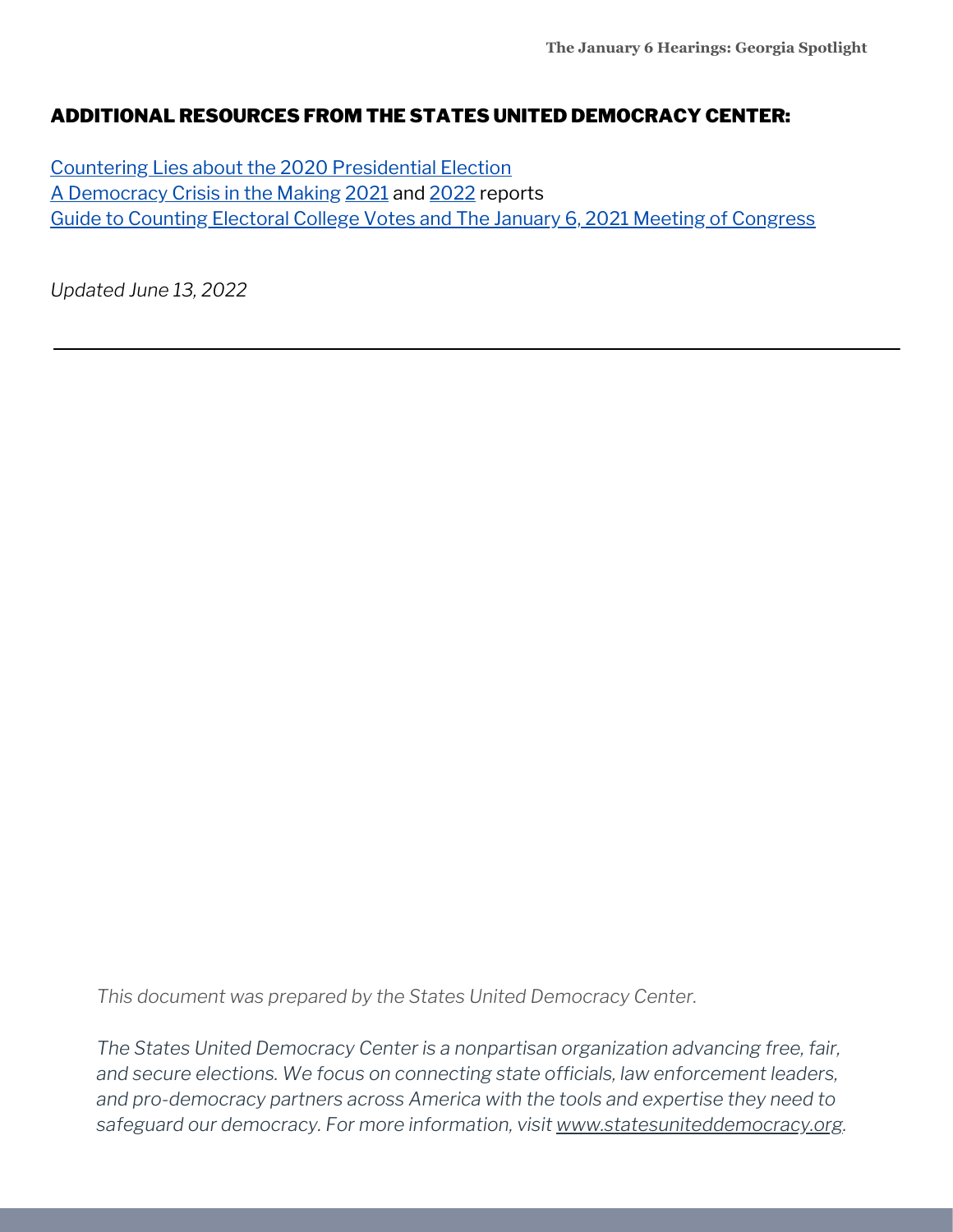$^{\rm 1}~$  Kessler, G. and Rizzo, S. (2020, November 5). President Trump's false claims of vote fraud: A chronology. The *Washington Post.* [https://www.washingtonpost.com/politics/2020/11/05/president-trumps-false-claims-vote-fraud](https://www.washingtonpost.com/politics/2020/11/05/president-trumps-false-claims-vote-fraud-chronology/)chronology/.

Yamanouchi, K. (2020, November 21). Trump supporters gather for Atlanta protests. *The Atlanta Journal-*2 *Constitution.* [https://www.ajc.com/news/trump-supporters-gather-for-protests-in-downtown](https://www.ajc.com/news/trump-supporters-gather-for-protests-in-downtown-atlanta/NRBWISLQK5FQ5NXXNAFNPVS6VA/)atlanta/NRBWISLQK5FQ5NXXNAFNPVS6VA/; Amy Gardner et al. (2020, November 9). 'We will not allow anyone to stop us': Day and night, under historic scrutiny, the nation's vote counters carried on. *The Washington Post.* [https://www.washingtonpost.com/politics/2020-election-workers-count/2020/11/08/a6136514-2083-11eb-b532-](https://www.washingtonpost.com/politics/2020-election-workers-count/2020/11/08/a6136514-2083-11eb-b532-05c751cd5dc2_story.html) 05c751cd5dc2\_story.html.

*See note 2.* 3

*See note 2.* See also Kessler, G. and Rizzo, S. (2020, Nov. 5). President Trump's false claims of vote fraud: A chronology. *The Washington Post.* [https://www.washingtonpost.com/politics/2020/11/05/president-trumps-false](https://www.washingtonpost.com/politics/2020/11/05/president-trumps-false-claims-vote-fraud-chronology/)claims-vote-fraud-chronology/. 4

Bethea, C. (2020, November 11). Georgia Republicans turn Trump's baseless claims of voter fraud into an electoral strategy. *The New Yorker.* [https://www.newyorker.com/news/campaign-chronicles/georgia-republicans-turn-trumps](https://www.newyorker.com/news/campaign-chronicles/georgia-republicans-turn-trumps-baseless-claims-of-voter-fraud-into-an-electoral-strategy)baseless-claims-of-voter-fraud-into-an-electoral-strategy. 5

*See note 5.* 6

Historic First Statewide Audit of Paper Ballots Upholds Result of Presidential Race. (2020, November 19). *Georgia Secretary of State Brad Raffensperger.* [https://sos.ga.gov/news/historic-first-statewide-audit-paper-ballots-upholds](https://sos.ga.gov/news/historic-first-statewide-audit-paper-ballots-upholds-result-presidential-race)result-presidential-race. 7

Brumback, K. (2020, November 20). Georgia Officials Certify Election Results Showing Biden Win. *Associated Press.* <https://apnews.com/article/georgia-certify-election-joe-biden-ea8f867d740f3d7d42d0a55c1aef9e69>. 8

Holmes, K. and Stracqualursi, V. (2020, December 5). Trump Pressured Georgia Governor in Call to Help Overturn Biden's Win in State. *CNN.* [https://www.cnn.com/2020/12/05/politics/trump-georgia-brian-kemp-phone](https://www.cnn.com/2020/12/05/politics/trump-georgia-brian-kemp-phone-call/index.html;)call/index.html; Bluestein, G. and Murphy, P. (2020, [December](https://www.cnn.com/2020/12/05/politics/trump-georgia-brian-kemp-phone-call/index.html;) 5). UPDATE: Kemp again refuses Trump's demand to overturn election. *The Atlanta Journal-Constitution.* https://www.ajc.com/politics/politics-blog/why-kemp-wont[attend-trumps-georgia-rally-on-saturday/4ZGHTTK5YJDIDJ7YVUMTPEIMGY/.](https://www.ajc.com/politics/politics-blog/why-kemp-wont-attend-trumps-georgia-rally-on-saturday/4ZGHTTK5YJDIDJ7YVUMTPEIMGY/) 9

 $^{10}$  Gardner, A. et al. (2020, December 5). Trump calls Georgia governor to pressure him for help overturning Biden's win in the state. *The Washington Post.* https://www.washingtonpost.com/politics/trump-kemp-call[georgia/2020/12/05/fd8d677c-3721-11eb-8d38-6aea1adb3839\\_story.html;](https://www.washingtonpost.com/politics/trump-kemp-call-georgia/2020/12/05/fd8d677c-3721-11eb-8d38-6aea1adb3839_story.html;) Bluestein, G. and Murphy, P. (2020, December 5). UPDATE: Kemp again refuses Trump's demand to overturn election. *The Atlanta Journal-Constitution.* [https://www.ajc.com/politics/politics-blog/why-kemp-wont-attend-trumps-georgia-rally-on](https://www.ajc.com/politics/politics-blog/why-kemp-wont-attend-trumps-georgia-rally-on-saturday/4ZGHTTK5YJDIDJ7YVUMTPEIMGY/)saturday/4ZGHTTK5YJDIDJ7YVUMTPEIMGY/.

 $^{11}\,$  Wootson, C.R., et al. (2020, December 5). At Georgia rally, Trump spouts election falsehoods, amplifies old grievances. *The Washington Post.* [https://www.washingtonpost.com/politics/2020/12/05/trump-obama-events](https://www.washingtonpost.com/politics/2020/12/05/trump-obama-events-heat-up-georgia-senate-races-before-voter-registration-deadline/;)heat-up-georgia-senate-races-before-voter-registration-deadline/; Bluestein, G. and Murphy, P. (2020, December 5). UPDATE: Kemp again refuses Trump's demand to overturn election. *The Atlanta Journal-Constitution.* [https://www.ajc.com/politics/politics-blog/why-kemp-wont-attend-trumps-georgia-rally-on](https://www.ajc.com/politics/politics-blog/why-kemp-wont-attend-trumps-georgia-rally-on-saturday/4ZGHTTK5YJDIDJ7YVUMTPEIMGY/)saturday/4ZGHTTK5YJDIDJ7YVUMTPEIMGY/.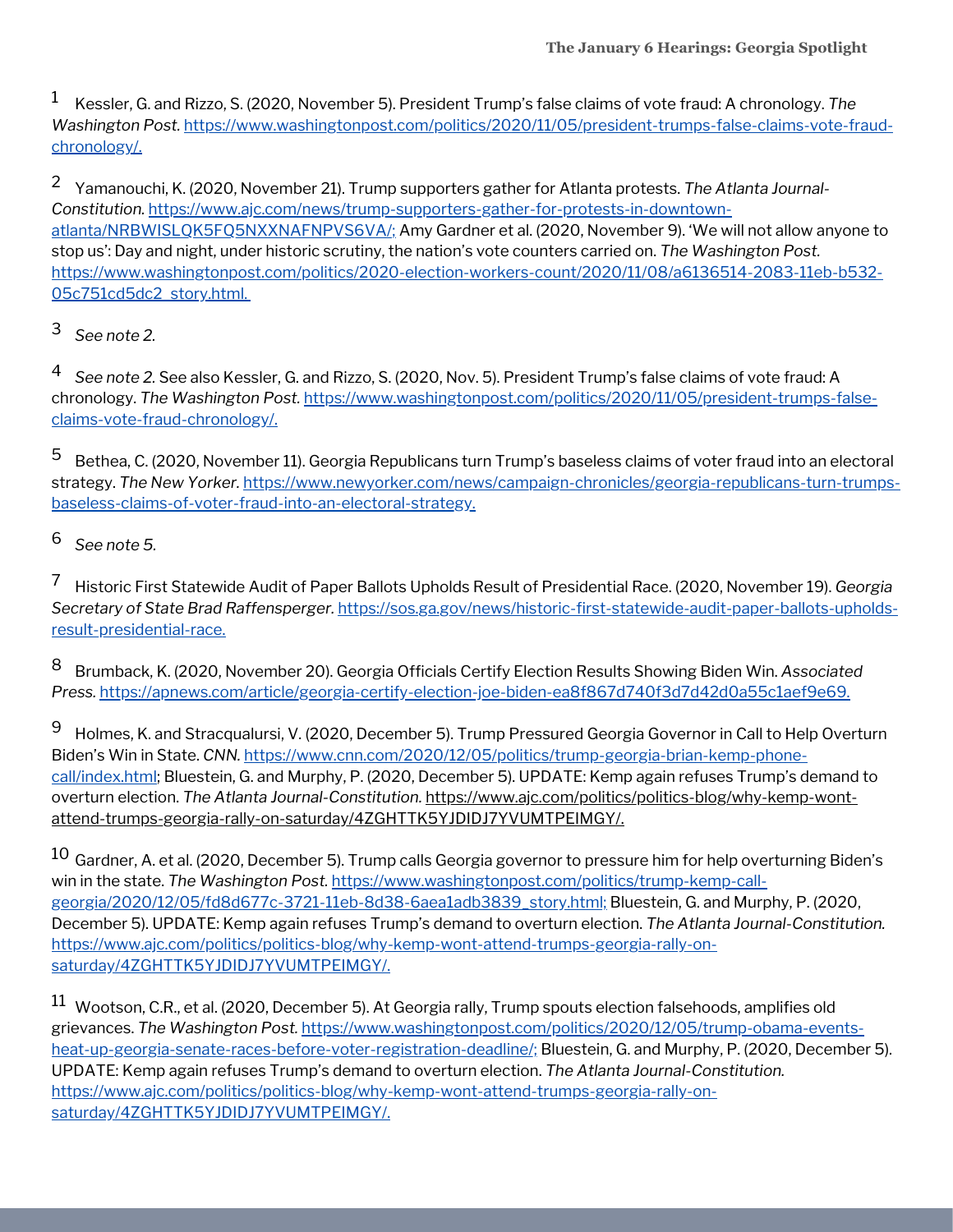*See note 11.* 12

 $^{13}$  Liptak, A. (2020, December 11). Texas files an audacious suit with the Supreme Court challenging the election results. *The New York Times.* [https://www.nytimes.com/2020/12/08/us/politics/texas-files-an-audacious-suit-with](https://www.nytimes.com/2020/12/08/us/politics/texas-files-an-audacious-suit-with-the-supreme-court-challenging-the-election-results.html.)the-supreme-court-challenging-the-election-results.html.

*See note 13.* 14

American Oversight Obtains Seven Phony Certificates of Pro-Trump Electors. (2021, March 2). *America Oversight.* 15 <https://www.americanoversight.org/american-oversight-obtains-seven-phony-certificates-of-pro-trump-electors;> Sherman, A. (2022, January 28). What you need to know about the fake Trump electors. *PolitiFact.* [https://www.politifact.com/article/2022/jan/28/what-you-need-know-about-fake-trump-electors/.](https://www.politifact.com/article/2022/jan/28/what-you-need-know-about-fake-trump-electors/)

 $^{16}$  Gardner, A. (2021, March 11). Recording Reveals Details of Trump Call to Georgia's Chief Elections Investigator. *The Washington Post*. https://www.washingtonpost.com/politics/trump-call-georgia[investigator/2021/03/11/c532ea2e-827a-11eb-ac37-4383f7709abe\\_story.html;](https://www.washingtonpost.com/politics/trump-call-georgia-investigator/2021/03/11/c532ea2e-827a-11eb-ac37-4383f7709abe_story.html;) [B](https://www.washingtonpost.com/politics/trump-call-georgia-investigator/2021/03/11/c532ea2e-827a-11eb-ac37-4383f7709abe_story.html;)luestein, G. (2021, March 16). Georgia official clarifies earlier report on Trump call to a Georgia investigator. *The Atlanta Journal-Constitution.* [https://www.ajc.com/politics/georgia-official-clarifies-earlier-report-on-trump-call-to-a-georgia](https://www.ajc.com/politics/georgia-official-clarifies-earlier-report-on-trump-call-to-a-georgia-investigator/WQPJG3F7MJEJ7EQJHLNVUEGYLY/)investigator/WQPJG3F7MJEJ7EQJHLNVUEGYLY/.

 $^{17}\,$  WALB News Team (2020, December 29). Raffensperger: No Fraud Found in Cobb Co. Ballot Signature Audit. *WTOC 11.* <https://www.wtoc.com/2020/12/29/raffensperger-no-fraud-found-cobb-co-ballot-signature-audit/>.

 $^{18}$  Polantz, K. et al. (2021, August 6). How a Trump Environmental Lawyer Tried To Weaponize the Justice Department To Help the President. *CNN.* [https://www.cnn.com/2021/08/06/politics/doj-clark-trump](https://www.cnn.com/2021/08/06/politics/doj-clark-trump-election/index.html)election/index.html.

*See note 18.* 19

Bluestein, G. (2021, January 3). Trump demands Georgia elections official overturn his defeat in hourlong call. *The* 20 *Atlanta Journal-Constitution.* https://www.ajc.com/politics/politics-blog/trump-demands-georgia-elections-officialoverturn-his-defeat-in-hourlong-call/6MRGK445JNAGHBL2HXLZ3FIVZU/.

Darnell, T. (2021, January 4). READ: Transcript of Trump's phone call to Georgia secretary of state. *The Atlanta* 21 *Journal-Constitution.* [https://www.ajc.com/news/nation-world/read-transcript-of-trumps-phone-call-to-georgia](https://www.ajc.com/news/nation-world/read-transcript-of-trumps-phone-call-to-georgia-secretary-of-state/IRLR3EXOMVFJFJIVYYUQ2C6QTM/)secretary-of-state/IRLR3EXOMVFJFJIVYYUQ2C6QTM/.

### *See note 20.* 22

<sup>23</sup> Benner, K. (2021, August 11). Former U.S. attorney in Atlanta says Trump wanted to fire him for not backing election fraud claims. *The New York Times.* [https://www.nytimes.com/2021/08/11/us/politics/byung-pak-trump](https://www.nytimes.com/2021/08/11/us/politics/byung-pak-trump-atlanta-election-fraud.html/)atlanta-election-fraud.html/. *[S](https://www.nytimes.com/2021/08/11/us/politics/byung-pak-trump-atlanta-election-fraud.html/)ee [also](https://www.nytimes.com/2021/08/11/us/politics/byung-pak-trump-atlanta-election-fraud.html/)* [Mitchell,](https://www.nytimes.com/2021/08/11/us/politics/byung-pak-trump-atlanta-election-fraud.html/) T. (2021, October 70. Pak describes pressure from Trump allies leading up to his resignation. *The Atlanta Journal-Constitution*. https://www.ajc.com/politics/pak-describes-pressure-from[trump-allies-leading-up-to-his-resignation/4RDYQLDYGNE5NLIDZ235MFZT2Q/.](https://www.ajc.com/politics/pak-describes-pressure-from-trump-allies-leading-up-to-his-resignation/4RDYQLDYGNE5NLIDZ235MFZT2Q/)

Beckett, L. et al. (2021, January 4). Trump speaks at Georgia rally ahead of runoff elections – as it happened. *The* 24*Guardian*. [https://www.theguardian.com/us-news/live/2021/jan/04/donald-trump-georgia-votes-joe-biden-brad](https://www.theguardian.com/us-news/live/2021/jan/04/donald-trump-georgia-votes-joe-biden-brad-raffensperger-senate-covid-coronavirus-us-politics-live)raffensperger-senate-covid-coronavirus-us-politics-live.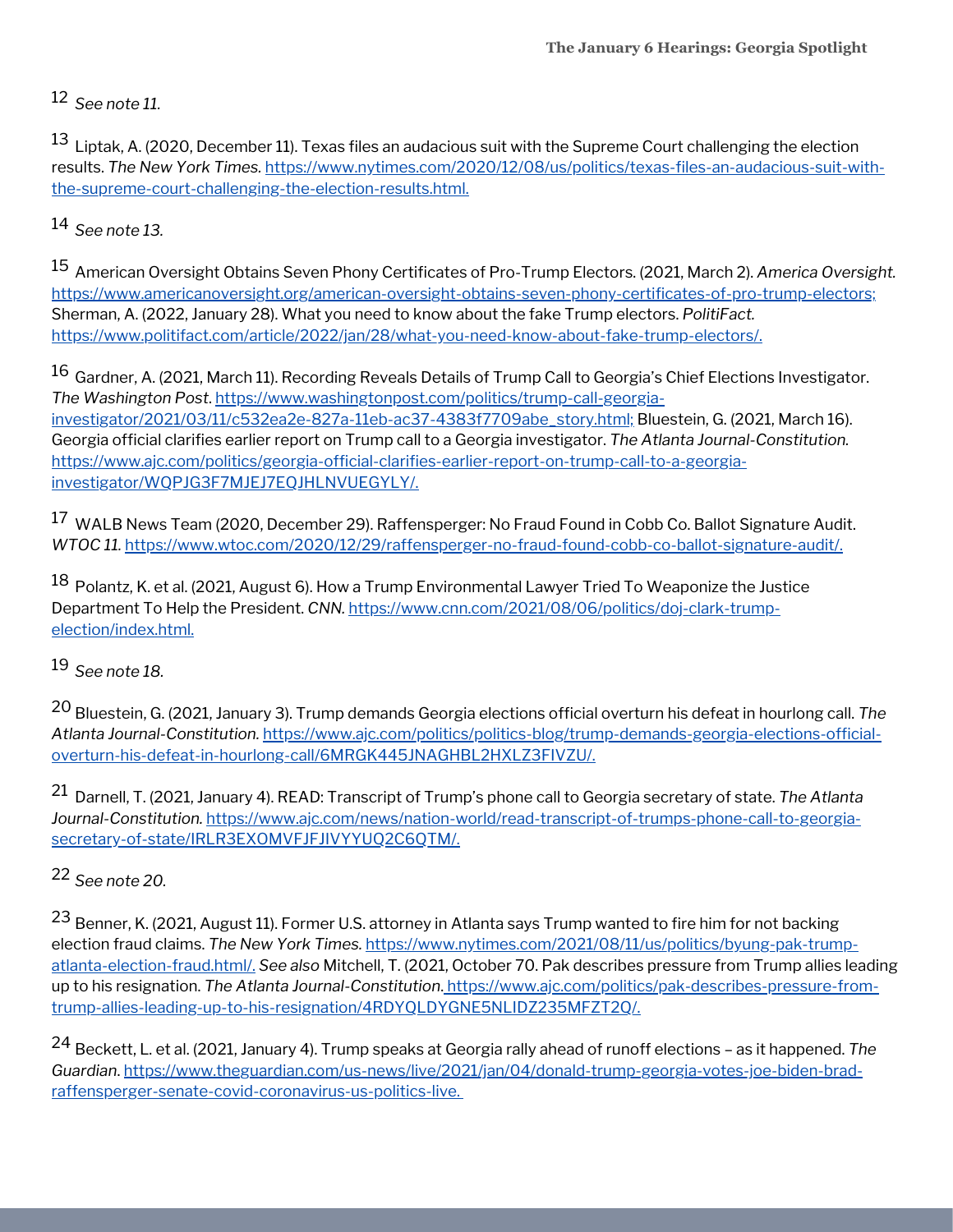<sup>25</sup> The Georgia legislators who signed the letter are: Rep. Timothy Barr, Senator Brandon Beach, Rep. David Clark, Senator Burt Jones, Rep. Jeff Jones, Rep. Emory Dunahoo, Rep. Sheri Gilligan, Rep. Matt Gurtler, Senator William Ligon, Rep. Ken Pullin, Rep. Philip Singleton, and Senator Bruce Thompson. *See* Letter to Vice President Michael R. Pence. (2021, January 5). *The Wisconsin Examiner*. https://wisconsinexaminer.com/wp[content/uploads/2021/01/Letter-to-Pence-1.pdf.](https://wisconsinexaminer.com/wp-content/uploads/2021/01/Letter-to-Pence-1.pdf)

*See note 25;* Timm, C. (2021, January 5). Fact check: No, Pence can't overturn the election results. *NBC News.* 26 [https://www.nbcnews.com/politics/donald-trump/fact-check-no-pence-can-t-overturn-election-results-n1252869.](https://www.nbcnews.com/politics/donald-trump/fact-check-no-pence-can-t-overturn-election-results-n1252869)

Eisler, P., et al. (2021, December 30). Anatomy of a death threat. *Reuters.* https://graphics.reuters.com/USA-27 [ELECTION/THREATS/mopanwmlkva/.](https://graphics.reuters.com/USA-ELECTION/THREATS/mopanwmlkva/)

<sup>28</sup> Kaczynski, A. et al. (2021, March 25). Videos show ally of Marjorie Taylor Greene among mob inside Capitol during January 6 riot. *CNN Politics.* [https://www.cnn.com/2021/03/24/politics/kfile-marjorie-taylor-greene-ally-us](https://www.cnn.com/2021/03/24/politics/kfile-marjorie-taylor-greene-ally-us-capitol/index.html;)capitol/index.html; Lee, A. (2021, March 8). Investigation finds communications between lawmakers, Capitol rioters. *The Atlanta Journal-Constitution*. [https://www.ajc.com/news/investigation-finds-communications-between](https://www.ajc.com/news/investigation-finds-communications-between-lawmakers-capitol-rioters/7BRYTGFQLNATRNSDZDFZDVPFLQ/)lawmakers-capitol-rioters/7BRYTGFQLNATRNSDZDFZDVPFLQ/.

<sup>29</sup> Dale, D. (2021, January 21). Fact Check: 11 false claims Rep. Marjorie Taylor Greene has tweeted in the last month. CNN. Jarvie, J. (2021, January 30). New congresswoman's fringe views were public for years. Now the GOP is in a quandary over Marjorie Taylor Greene. *Los Angeles Times.* https://www.latimes.com/politics/story/2021-01- [30/georgia-has-a-new-congresswoman-in-marjorie-taylor-greene-some-are-embarrassed-others-not-so-much](https://www.latimes.com/politics/story/2021-01-30/georgia-has-a-new-congresswoman-in-marjorie-taylor-greene-some-are-embarrassed-others-not-so-much).

 $^{30}$  Right Side Broadcasting Network. (2021, January 6). Rep. Vernon Jones Officially Joins Republican Party at Trump Rally in DC 1/6/21. *YouTube.* <https://www.youtube.com/watch?v=P7DUFEbjAMw>. Dzhanova, Y. (2021, January 10). These are the Republican lawmakers facing calls for resignation after they attended the Trump rally ahead of the *Capitol riot. Insider*. [https://www.businessinsider.com/republican-lawmakers-who-attended-rally-ahead-of-capitol](https://www.businessinsider.com/republican-lawmakers-who-attended-rally-ahead-of-capitol-riot-2021-1#georgia-state-rep-vernon-jones-9)riot-2021-1#georgia-state-rep-vernon-jones-9.

Mitchell, T. (2022, May 24). Collins, Jones in GOP runoff in Georgia's 10th Congressional District. *The Atlanta* 31 *Journal-Constitution.* [https://www.ajc.com/politics/collins-jones-in-gop-runoff-in-georgias-10th-congressional](https://www.ajc.com/politics/collins-jones-in-gop-runoff-in-georgias-10th-congressional-district/ZB4OLAKYCFG7TDKVIWLCGDQ3B4/)district/ZB4OLAKYCFG7TDKVIWLCGDQ3B4/

 $^{32}$  WCTV Staff. (2022, January 6). Dozens from Florida and Georgia face charges in the Jan. 6 attack on the U.S. Capitol. *WCTV.* <https://www.wctv.tv/2022/01/06/dozens-florida-georgia-face-charges-jan-6-attack-us-capitol/>.

Henke, J. (2022, January 6). Suspects from Georgia in the Capitol insurrection | Where their cases stand. *11 Alive.* 33 [https://www.11alive.com/article/news/special-reports/capitol-insurrection/january-6-capitol-riot-georgia-people](https://www.11alive.com/article/news/special-reports/capitol-insurrection/january-6-capitol-riot-georgia-people-arrested/85-164940e4-83b5-407b-83d3-eb6a85b81ce4;)arrested/85-164940e4-83b5-407b-83d3-eb6a85b81ce4; NPR Staff. (2022, June 3). The Capitol siege: The cases behind the biggest criminal investigation in U.S. history. *NPR.* https://www.npr.org/2021/02/09/965472049/the[capitol-siege-the-arrested-and-their-stories#database/.](https://www.npr.org/2021/02/09/965472049/the-capitol-siege-the-arrested-and-their-stories#database/.)

American Oversight Obtains Seven Phony Certificates of Pro-Trump Electors. (2021, March 2). *America Oversight.* 34<https://www.americanoversight.org/american-oversight-obtains-seven-phony-certificates-of-pro-trump-electors;> Sherman, A. (2022, January 28). What you need to know about the fake Trump electors. *PolitiFact.* [https://www.politifact.com/article/2022/jan/28/what-you-need-know-about-fake-trump-electors/.](https://www.politifact.com/article/2022/jan/28/what-you-need-know-about-fake-trump-electors/)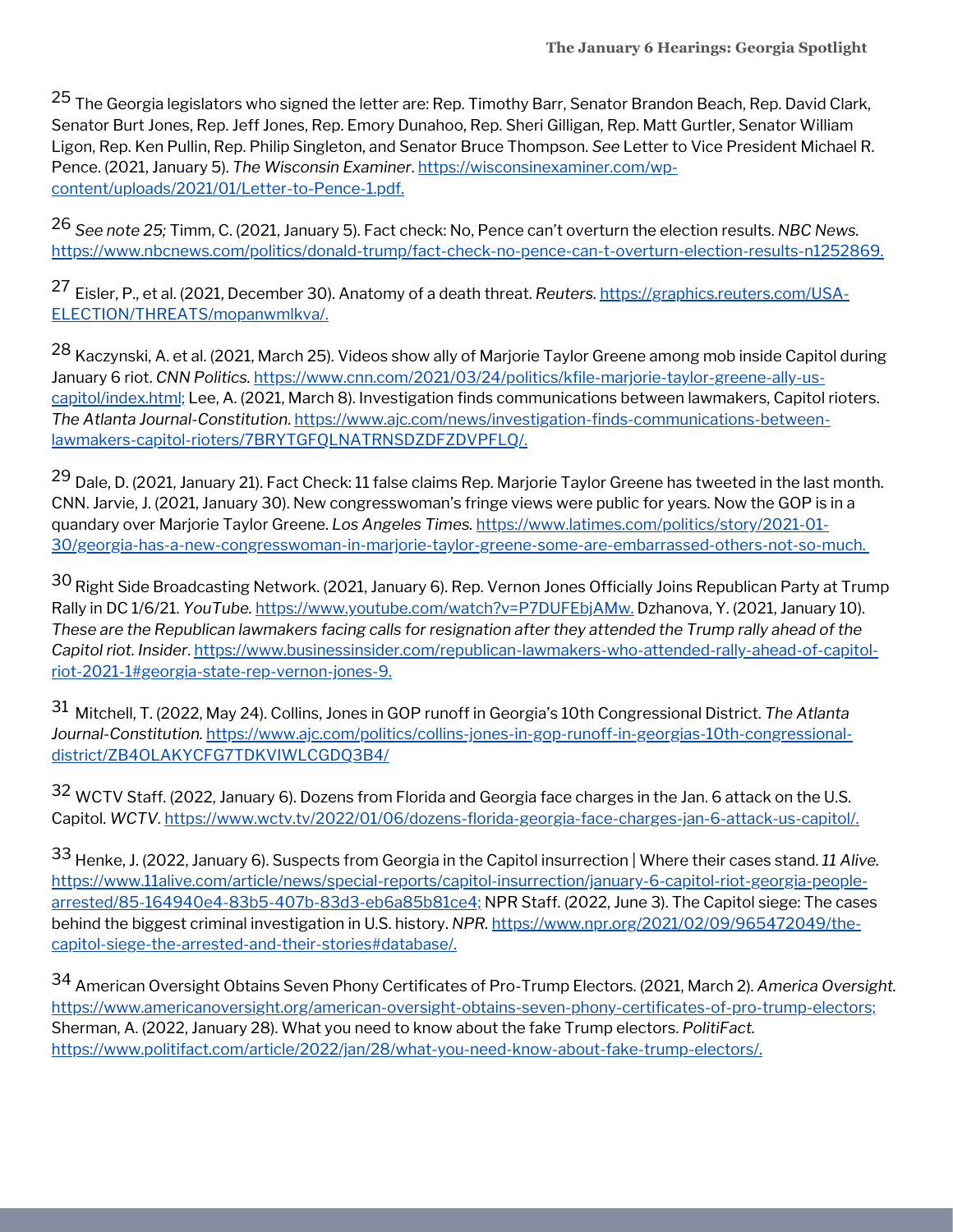Feuer, A., et al. (2022, March 25). Intensifying Inquiry Into Alternate Electors Focuses on Trump Lawyers. *The New* 35 *York Times.* [https://www.nytimes.com/2022/05/25/us/politics/pro-trump-lawyers-elector-scheme.html;](https://www.nytimes.com/2022/05/25/us/politics/pro-trump-lawyers-elector-scheme.html) Polantz., K., & Reid, P. (2022, March 25). DOJ probe of fake elector plot seeks information about Trump's top lawyers and advisers. *CNN.* [https://www.cnn.com/2022/05/25/politics/justice-department-fake-elector-plot-trump-lawyers](https://www.cnn.com/2022/05/25/politics/justice-department-fake-elector-plot-trump-lawyers-advisers/index.html)advisers/index.html; Boucher, D. (2022, January 19). Nessel: Fake GOP electors committed crimes, hopes feds prosecute 'conspiracy.' *Detroit Free Press.* [https://www.freep.com/story/news/politics/2022/01/18/nessel-gop](https://www.freep.com/story/news/politics/2022/01/18/nessel-gop-electors-crimes-lansing-michigan/6563387001/)electors-crimes-lansing-michigan/6563387001/.

American Oversight Obtains Seven Phony Certificates of Pro-Trump Electors. (2021, March 2). *America Oversight.* 36 <https://www.americanoversight.org/american-oversight-obtains-seven-phony-certificates-of-pro-trump-electors>; Lerner, K. (2022, Feb. 2). Trump's fake electors: Here's the full list. *The Wisconsin Examiner.* <https://wisconsinexaminer.com/2022/02/02/trumps-fake-electors-heres-the-full-list/>.

Mitchell, T. et al. (2021, July 1). The Jolt: Rudy Giuliani's back in Georgia to knock out Brian Kemp. *The Atlanta* 37 *Journal-Constitution.* [https://www.ajc.com/politics/politics-blog/the-jolt-rudy-giulianis-back-in-georgia-to-knock-out](https://www.ajc.com/politics/politics-blog/the-jolt-rudy-giulianis-back-in-georgia-to-knock-out-brian-kemp/ODJGFJ44KZBABFZEW3UTS3F5CQ/)brian-kemp/ODJGFJ44KZBABFZEW3UTS3F5CQ/.

 $^{38}$  Kanefield, T. (2020, December 4). Trump and Giuliani's Georgia election fraud farce underscores Republican Party's civil war. *NBC* News. (Dec. 4, 2020), [https://www.nbcnews.com/think/opinion/trump-giuliani-s-georgia](https://www.nbcnews.com/think/opinion/trump-giuliani-s-georgia-election-fraud-farce-underscores-republican-party-ncna1249948)election-fraud-farce-underscores-republican-party-ncna1249948; Letter Re: Request for Investigation of Jenna L. Ellis (also known as Jenna Lynn Rives),1 Colorado Registration Number 44026. (2022, May 4); *States United Democracy Center.* [https://statesuniteddemocracy.org/wp-content/uploads/2022/05/2022.05.04-Jenna-Ellis](https://statesuniteddemocracy.org/wp-content/uploads/2022/05/2022.05.04-Jenna-Ellis-complaint.pdf;)complaint.pdf; Letter Re: Matter of John Eastman, Case Number 21-O-12451. (2021, November 16). *States United Democracy Center*. [https://statesuniteddemocracy.org/wp-content/uploads/2021/11/Supplemental-Letter-to-State-](https://statesuniteddemocracy.org/wp-content/uploads/2021/11/Supplemental-Letter-to-State-Bar-of-California.pdf)Bar-of-California.pdf.

Fowler, S. (2022, March 27). Trump's Republican revenge tour falters in Georgia. *NPR.* 39 [https://www.gpb.org/news/2022/03/27/trumps-republican-revenge-tour-falters-in-georgia.](https://www.gpb.org/news/2022/03/27/trumps-republican-revenge-tour-falters-in-georgia) Trump's efforts to thwart Kemp and Raffensperger from office in favor of Republicans who are also election deniers were futile, as both won their Republican primary elections. *2022 Georgia Primary Results.* (2022, June 9). *Politico.* [https://www.politico.com/2022-election/results/georgia/.](https://www.politico.com/2022-election/results/georgia/)

<sup>40</sup> Schonfeld, Z. (2022, June 7). Here's a list of the people who have been subpoenaed by the Jan. 6 committee. The *Hill.* [https://thehill.com/news/house/3514712-heres-a-list-of-the-people-who-have-been-subpoenaed-by-the-jan-6](https://thehill.com/news/house/3514712-heres-a-list-of-the-people-who-have-been-subpoenaed-by-the-jan-6-committee/) committee/.

 $^{41}$  Richards, Z. (2022, May 19). Jan. 6 committee seeks info from Georgia Republican about pre-riot tour of Capitol. *NBC News.* [https://www.nbcnews.com/politics/congress/jan-6-committee-seeks-info-georgia-republican-pre-riot](https://www.nbcnews.com/politics/congress/jan-6-committee-seeks-info-georgia-republican-pre-riot-tour-capitol-rcna29698)tour-capitol-rcna29698. Mitchell, T. (2022, May 19). Jan. 6 committee seeks info from Loudermilk regarding tour on eve of Capitol riot. *The Atlanta Journal-Constitution.* https://www.ajc.com/politics/jan-6-committee-requests-info[from-loudermilk-regarding-jan-5-tour/VLBYKAQLANCDVBQ4RDIBNSY4Q4/.](https://www.ajc.com/politics/jan-6-committee-requests-info-from-loudermilk-regarding-jan-5-tour/VLBYKAQLANCDVBQ4RDIBNSY4Q4/)

Joyner, C. (2021, September 30). Georgia Trump activists subpoenaed in Jan. 6 investigation. *The Atlanta Journal-*42 *Constitution.* [https://www.ajc.com/news/georgia-trump-activists-subpoenaed-in-jan-6](https://www.ajc.com/news/georgia-trump-activists-subpoenaed-in-jan-6-investigation/JDTIPITFP5E2HN4YGTM5HVVOY4/) investigation/JDTIPITFP5E2HN4YGTM5HVVOY4/.

Wickert, D. and Bluestein, B. (2022, January 28). Investigators subpoena fake Georgia presidential 'electors.' *The* 43*Atlanta Journal-Constitution.* [https://www.ajc.com/politics/investigators-subpoena-fake-georgia-presidential](https://www.ajc.com/politics/investigators-subpoena-fake-georgia-presidential-electors/7QLQX4JRWNCOZEB5PCLLLH5LWI/)electors/7QLQX4JRWNCOZEB5PCLLLH5LWI/.